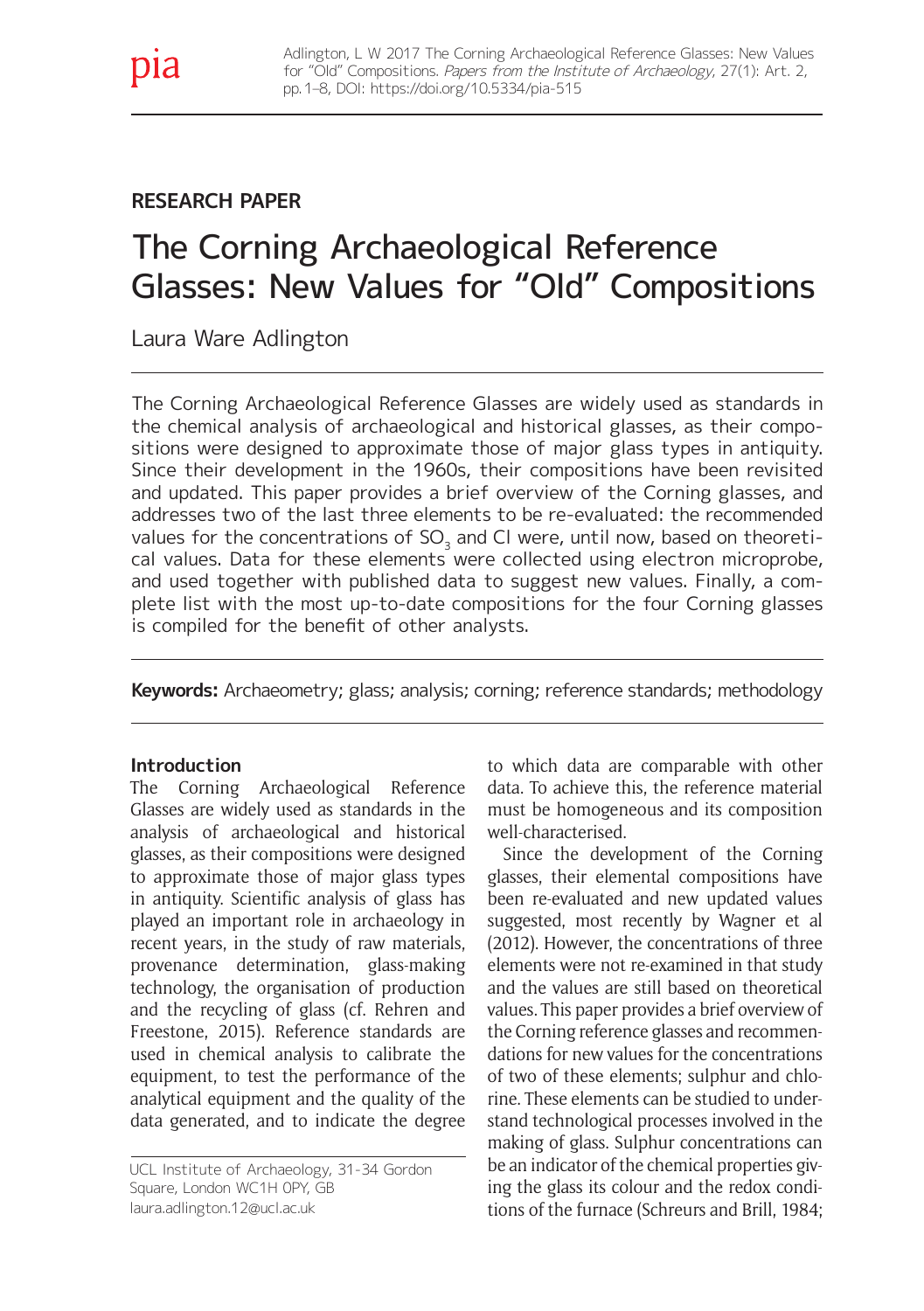Beerkens, 2003; Freestone and Stapleton, 2015), whereas chlorine concentrations serve as a marker of repeated melting or recycling (Al-Bashaireh *et al*., 2016), the addition of salt as a raw material (Gerth, Wedepohl and Heide, 1998; Wedepohl, 2003), and the melting temperature of the glass (Rehren, 2000). Both elements are also related to deterioration processes (Schreiner *et al*., 1999).

#### **Overview of the Corning Archaeological Reference Glasses**

Robert Brill and The Corning Museum of Glass initiated, and were central to, a project to improve the analysis of archaeological glass by developing four reference glasses with compositions similar to those of common ancient glasses: Corning A and B are sodalime silicate glasses that were designed to resemble ancient Egyptian, Mesopotamian, Roman, Byzantine and Islamic plant ash and natron glasses; Corning C is a highlead, high-barium glass, similar to some East Asian glasses; and Corning D is a potash-lime silicate glass based on Medieval European compositions (Brill, 1965, 1972).

The glasses were prepared using chemicals of known purity that were weighed out according to the target compositions and ball-milled for 16 hours to ensure homogeneous mixing before melting (details of the procedure described in Brill 1965 and in Brill 1972). Theoretical compositions were calculated based upon the mixtures (published in Brill, 1972). Sulphur and chlorine were added to the mixtures using sodium sulphate and sodium chloride, and their ultimate concentrations estimated assuming 70% retention of SO<sub>3</sub> and 80% retention of Cl. The glasses were distributed to multiple laboratories (cf. Brill, 1972 Appendix I) for analysis by numerous methods without prior knowledge of their theoretical composition, and "tentative" compositions were then recommended (Brill, 1972 Appendix IV). In 1999, Brill published new recommended values for the four glasses based upon replicate analyses by inductively coupled plasma optical emission spectrometry (ICP-OES), though the traces were still based upon the theoretical compositions

(Brill, 1999: analytical procedure detailed in Appendix A, theoretical compositions in Appendix B, and recommended reference compositions in Appendix D).

Vicenzi and colleagues (2002) evaluated the usefulness of the Corning glasses as secondary standards, focusing on the minor and trace elements and impurities, and using the analytical methods of electron probe microanalysis (EPMA), laser ablation inductively coupled plasma mass spectrometry (LA-ICP-MS) and secondary ion mass spectrometry (SIMS). The primary focus of this paper was the spatial heterogeneity of the glasses (and thus their basic suitability as secondary standards) rather than the confirmation or re-evaluation of the recommended values from Brill (1999), and they concluded that the Corning glasses were suitably homogeneous for use as secondary standards.

However, various published articles reported some discrepancies between their measured analyses of some elements in the Corning glasses and the published recommended compositions (including Kuisma-Kursula and Räisänen, 1999; Kuisma-Kursula, 2000; Bronk and Freestone, 2001; Falcone *et al*, 2002; Vicenzi *et al*., 2002; Shortland *et al*, 2007; Dussubieux *et al*., 2008; Wagner *et al*., 2008; Dussubieux *et al*, 2009). This prompted the study by Wagner *et al*. (2012) with the purpose of testing the published recommended compositions of the Corning glasses and where needed, suggesting new values for some elements. Using LA-ICP-MS with three different laser systems, they suggested new values for elements whose results were separated by  $3\sigma$  from the previously recommended values. The concentrations of sulphur, chlorine and silver were not tested by Wagner and colleagues.

### **Re-evaluation of Sulphur and Chlorine Concentrations**

The impetus for this paper came from an observation that, firstly, the measured values for SO<sub>3</sub> and Cl in some of the Corning glasses in analytical work at the UCL Institute of Archaeology consistently differed from the recommended values, and secondly, many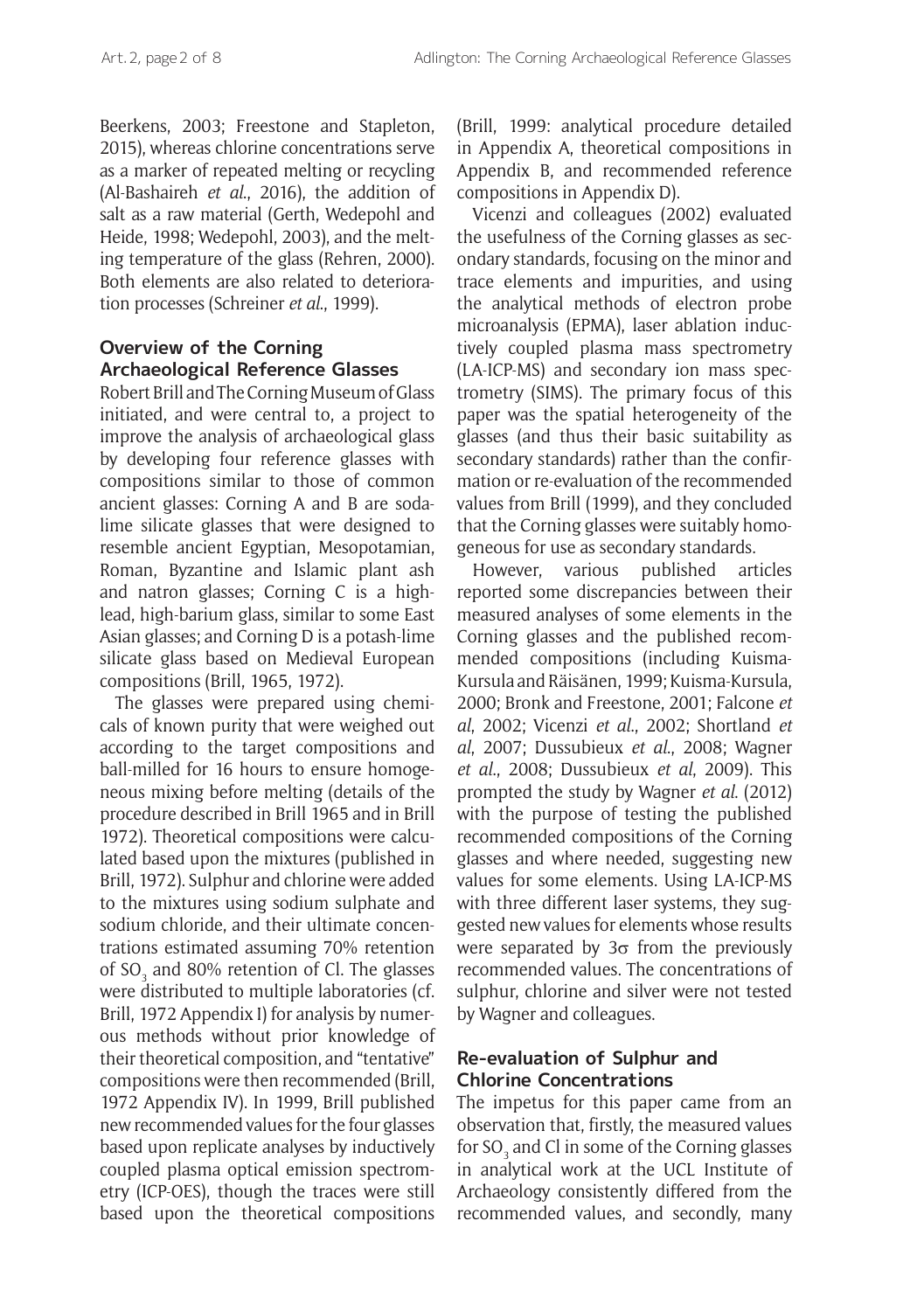|                           | $A(n=80)$ |       | $B(n=91)$ |       | $D(n=97)$ |           |  |
|---------------------------|-----------|-------|-----------|-------|-----------|-----------|--|
|                           | SO.       |       | <b>SO</b> | U     | SO.       | <b>CI</b> |  |
| Mean                      | 0.14      | 0.09  | 0.49      | 0.17  | 0.20      | 0.16      |  |
| <b>Standard Deviation</b> | 0.019     | 0.006 | 0.048     | 0.011 | 0.023     | 0.009     |  |

**Table 1:** Mean and standard deviation of *n* analyses for SO<sub>3</sub> and Cl in Corning A, B and D, expressed as oxide weight percent (wt%).

| <b>Source</b>                                 | <b>Method</b>  | A               |         | B               |             | D               |         |  |
|-----------------------------------------------|----------------|-----------------|---------|-----------------|-------------|-----------------|---------|--|
|                                               |                | SO <sub>3</sub> | C1      | SO <sub>3</sub> | $_{\rm cl}$ | SO <sub>3</sub> | C1      |  |
| Kuisma-Kursula &<br>Räisänen 1999             | SEM-EDS        |                 |         |                 |             | 0.28            | 0.15    |  |
| Kuisma-Kursula 2000                           | EPMA-WDS       |                 |         |                 |             | 0.15            | 0.17    |  |
| Bronk & Freestone<br>2001                     | <b>SEM-EDS</b> | 0.17            | 0.09    | 0.55            | 0.17        |                 |         |  |
| Vicenzi et al. 2002                           | EPMA-WDS       | 0.13            | 0.09    | 0.45            | 0.16        | 0.19            | 0.16    |  |
| Schoer & Rehren<br>2007                       | EPMA-WDS       | 0.09            | 0.09    | 0.41            | 0.15        |                 |         |  |
| Freestone et al. 2010                         | <b>SEM-EDS</b> |                 |         |                 |             | 0.32            | 0.17    |  |
| Freestone et al. 2015                         | EPMA-WDS       | 0.14            | 0.09    | 0.50            | 0.16        |                 |         |  |
| Cholakova, Rehren<br>and Freestone 2015       | EPMA-WDS       | 0.15            | 0.09    | 0.51            | 0.17        |                 |         |  |
| This paper                                    | EPMA-WDS       | 0.14            | 0.09    | 0.49            | 0.17        | 0.20            | 0.16    |  |
|                                               | Mean           | 0.14            | 0.09    | 0.48            | 0.16        | 0.23            | 0.16    |  |
| Standard deviation                            |                | 0.03            | 0.002   | 0.05            | 0.007       | 0.07            | 0.007   |  |
| Previously recommended values<br>(Brill 1999) |                | 0.10            | 0.10    | 0.50            | 0.20        | 0.30            | 0.40    |  |
| Percentage change                             |                | 37.0            | $-10.2$ | $-3.2$          | $-18.9$     | $-23.7$         | $-59.6$ |  |

**Table 2:** Published results for SO<sub>3</sub> and Cl for Corning A, B and D alongside results of the current paper, expressed as oxide weight percent (wt%). The mean of all studies is compared with the recommended theoretical values published in Brill (1999).

published papers also reported similar disagreement (see references listed in **Table 2**). The theoretical concentrations of  ${SO_3}$  and Cl in the Corning glasses were admittedly approximate due to the unpredictable loss of these elements during the glass melting process (described in detail in Brill, 1972). That it is unsurprising that measured results for these elements shows poor agreement with the theoretical recommended values is explicitly acknowledged by Vicenzi (et al 2002: 722); however, the low degree of

confidence in these concentrations make it highly important to re-evaluate those values in order to better characterise the composition of these glasses and to further their usefulness as reference standards.

The concentrations for Ag in the Corning glasses, which are also currently based upon theoretical values, will not be addressed here, as it is present in concentrations below the limits of detection of the equipment (see below); also Corning C will not be addressed as this high-lead, high-barium glass is not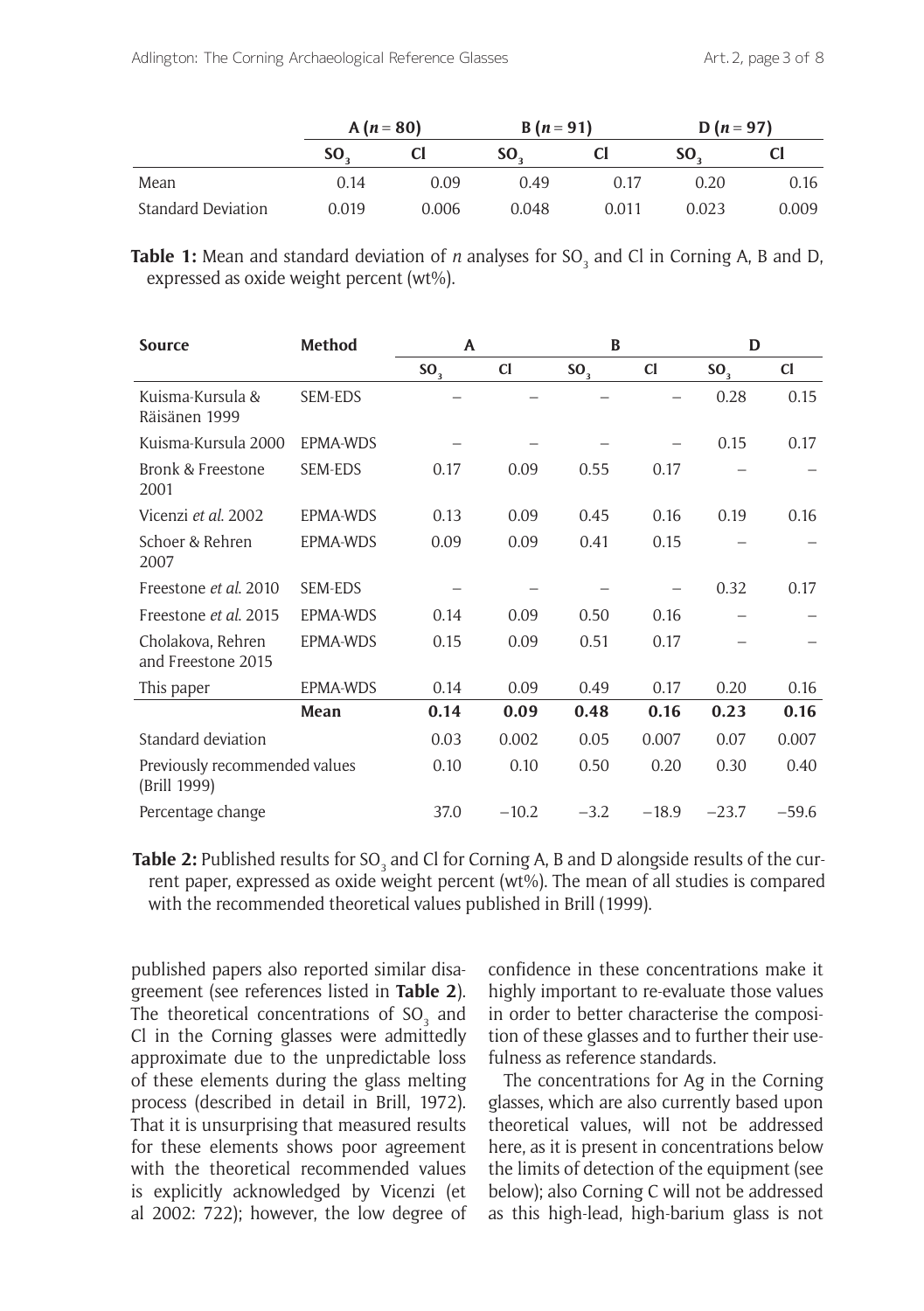used in most glass analysis in these laboratories and therefore no data was available.

#### **Methodology**

The Corning Archaeological Reference Glasses A, B and D are used as secondary standards for electron microprobe analysis in the UCL Institute of Archaeology Wolfson Archaeological Science Laboratories. The data used for this paper has been collected by the author over the past two years (2015–2016) as part of research involving the analysis of medieval glass. Samples of the Corning glasses were embedded in epoxy resin, polished to 1μm with diamond paste, and vacuum-coated in carbon. Analyses were carried out using a JEOL JXA-8100 Electron Probe Microanalyser with attached wavelength dispersive spectrometers (EPMA-WDS). Standard procedure for glass analysis in the Wolfson Archaeological Science Laboratories is to take area measurements with magnifications of 800x and a working distance of 11mm giving a raster area of 150 x 110 μm, with an accelerating voltage of 15kV and a beam current of 50nA, and with 30s count time on each element peak and 10s count time per background measurement. Analytical totals had a mean of 99.5%, and the data were not normalised.

Data compiled from several publications were also used. This was limited by the fact that some publications using the Corning glasses do not publish their measurements of the standards and others did not report values for the elements of interest. The data taken from published works were generated using EPMA or scanning electron microscopy (SEM) with either attached WDS or energy dispersive spectrometers (EDS). For a comparative study of WDS and EDS systems in the analysis of glass, see Verità et al (1994).

As the previously accepted values are based on theoretical compositions, a statistical test for difference is not considered appropriate. The recommended values in this paper, calculated as the mean average of nine publications, are the first based upon actual measurement.

#### **New Values for Chlorine and Sulphur Concentrations**

The mean and standard deviation of the results for  ${SO_3}$  and Cl in Corning A, B and D as measured by the author using EPMA-WDS are given in **Table 1**, and it is also noted that the standard deviation of the results for  $SO<sub>3</sub>$ in all three Corning glasses are greater than those for Cl. These results are compared with data from eight other publications (**Table 2**). The Cl concentrations are in good agreement, whereas the SO $_{_3}$  results are more variable. This variability is largely due to the convention of reporting sulphur as an oxide rather than the measured element, resulting in a reported standard deviation that has been multiplied by 2.497 (the conversion factor of S to  $SO_3$ ), and furthermore means that the concentrations are closer to detection limits than the oxide concentration suggests. The sulphur concentrations as measured by EDS tend to be higher than those by WDS; the overlapping S-K $\alpha$  and Pb-M $\alpha$  lines may have had a small effect on those results. Variation between laboratories and machines is also evident, for example in the consistently lower  $\mathrm{SO}_3^{\phantom '}$  values reported by Schoer & Rehren (2007) and Kuisma-Kursula (2000).

The best agreement with the recommended values (Brill, 1999) is for  ${SO_3}$  in Corning B and Cl in Corning A; the most significant disagreement is found in Cl concentrations in Corning D. Estimated retention rates were assumed to be the same for all three glasses (Brill, 1972), but instead the solubility would be dependent on the composition of each glass; for example, the soda concentrations (Freestone *et al*., 2015).

The lack of a complete up-to-date list of concentrations for the Corning glasses has meant that some papers use recommended concentrations based upon the initial theoretical values published by Brill (1972) and reiterated again in Brill (1999), others use the "tentative recommended compositions" also published in Brill (1972), whereas others are using values whose origins are not known to this author and are presumably based upon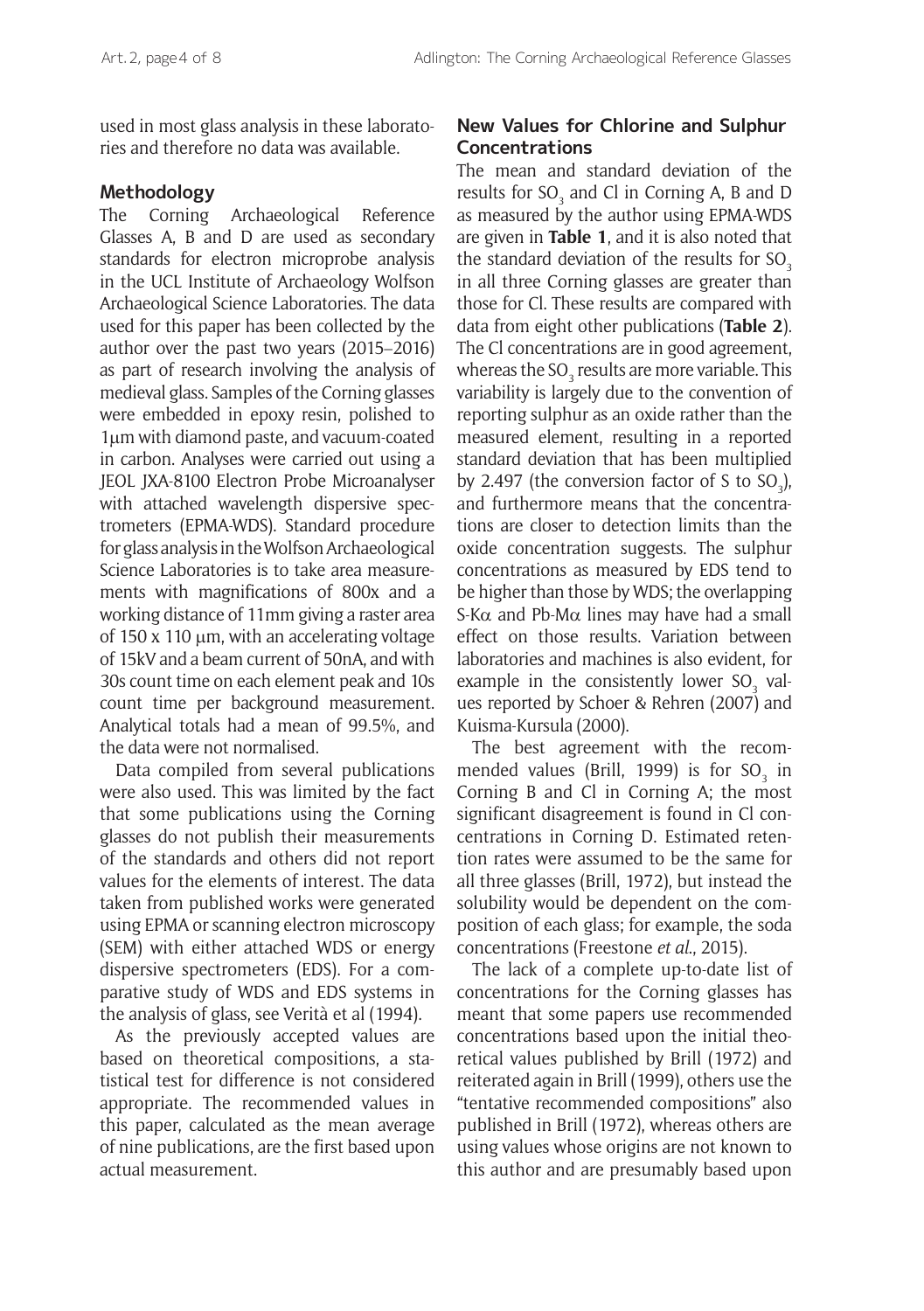|                                | A      |                                   | $\bf{B}$ |                                       | $\mathbf C$ |              | D      |                                       |                                 |
|--------------------------------|--------|-----------------------------------|----------|---------------------------------------|-------------|--------------|--------|---------------------------------------|---------------------------------|
| SiO <sub>2</sub>               | 66.56  | $\mathsf{C}$                      | 61.55    | $\,$ C                                | 34.87       | $\mathsf{C}$ | 55.24  | $\mathsf C$                           | SiO <sub>2</sub>                |
| Na <sub>2</sub> O              | 14.3   | b                                 | 17.0     | b                                     | 1.07        | b            | 1.20   | b                                     | Na <sub>2</sub> O               |
| Ca <sub>O</sub>                | 5.03   | $\mathbf b$                       | 8.56     | b                                     | 5.07        | b            | 14.8   | b                                     | Ca <sub>O</sub>                 |
| $K2$ O                         | 2.87   | $\mathbf b$                       | 1.00     | b                                     | 2.84        | b            | 11.3   | b                                     | $K_2$ O                         |
| <b>MgO</b>                     | 2.66   | b                                 | 1.03     | b                                     | 2.76        | b            | 3.94   | b                                     | MgO                             |
| AI <sub>2</sub> O              | 1.00   | b                                 | 4.36     | b                                     | 0.87        | b            | 5.30   | b                                     | AI <sub>2</sub> O               |
| $P_2O_5$                       | 0.0847 | d                                 | 0.82     | b                                     | 0.068       | d            | 3.93   | b                                     | $P_2O_5$                        |
| SO <sub>3</sub>                | 0.14   | $\mathbf{e}$                      | 0.49     | $\mathsf{e}% _{t}\left( t_{0}\right)$ | 0.10        | $\rm{a}$     | 0.23   | $\mathbf{e}% _{t}\left( t_{0}\right)$ | SO <sub>3</sub>                 |
| C1                             | 0.09   | $\mathsf{e}% _{t}\left( t\right)$ | 0.16     | $\mathsf{e}% _{t}\left( t_{0}\right)$ | 0.10        | $\rm{a}$     | 0.16   | $\rm e$                               | C1                              |
| TiO <sub>2</sub>               | 0.79   | b                                 | 0.089    | b                                     | 0.79        | b            | 0.38   | b                                     | TiO <sub>2</sub>                |
| MnO                            | 1.00   | b                                 | 0.25     | b                                     | 0.0011      | d            | 0.55   | b                                     | MnO                             |
| Fe <sub>2</sub> O <sub>3</sub> | 1.09   | $\mathbf b$                       | 0.34     | b                                     | 0.34        | b            | 0.52   | b                                     | Fe <sub>2</sub> O <sub>3</sub>  |
| CoO                            | 0.17   | b                                 | 0.046    | b                                     | 0.18        | b            | 0.023  | b                                     | CoO                             |
| <b>NiO</b>                     | 0.020  | $\rm{a}$                          | 0.099    | b                                     | 0.020       | $\mathsf{a}$ | 0.050  | $\rm{a}$                              | <b>NiO</b>                      |
| CuO                            | 1.17   | b                                 | 2.66     | b                                     | 1.13        | b            | 0.38   | b                                     | CuO                             |
| Zn <sub>O</sub>                | 0.044  | b                                 | 0.19     | b                                     | 0.052       | b            | 0.10   | b                                     | ZnO                             |
| SnO <sub>2</sub>               | 0.19   | b                                 | 0.0241   | d                                     | 0.19        | b            | 0.10   | b                                     | SnO <sub>2</sub>                |
| Sb <sub>2</sub> O <sub>5</sub> | 1.75   | b                                 | 0.46     | b                                     | 0.0001      | d            | 0.97   | b                                     | $\mathbf{Sb}_{2}\mathbf{O}_{5}$ |
| BaO                            | 0.46   | d                                 | 0.077    | d                                     | 11.4        | b            | 0.291  | d                                     | <b>BaO</b>                      |
| PbO                            | 0.0725 | d                                 | 0.61     | b                                     | 36.7        | b            | 0.241  | d                                     | PbO                             |
| $Li$ <sub>,0</sub>             | 0.010  | $\rm{a}$                          | 0.001    | a                                     | 0.010       | $\rm{a}$     | 0.005  | $\rm{a}$                              | Li <sub>2</sub> O               |
| $B_2O_3$                       | 0.200  | a                                 | 0.035    | d                                     | 0.200       | a            | 0.100  | a                                     | $B_2O_3$                        |
| $V_2O_5$                       | 0.006  | a                                 | 0.036    | b                                     | 0.006       | $\rm{a}$     | 0.015  | a                                     | $V_2O_5$                        |
| $Cr_2O_3$                      | 0.0033 | d                                 | 0.0096   | d                                     | 0.0023      | d            | 0.0025 | a                                     | Cr <sub>2</sub> O <sub>3</sub>  |
| Rb,0                           | 0.010  | $\rm{a}$                          | 0.001    | a                                     | 0.010       | $\rm{a}$     | 0.005  | a                                     | Rb <sub>2</sub> O               |
| <b>SrO</b>                     | 0.10   | b                                 | 0.019    | b                                     | 0.29        | b            | 0.057  | b                                     | <b>SrO</b>                      |
| ZrO <sub>2</sub>               | 0.005  | $\rm{a}$                          | 0.025    | $\rm{a}$                              | 0.005       | a            | 0.0125 | a                                     | ZrO <sub>2</sub>                |
| $Ag_2O$                        | 0.002  | a'                                | 0.010    | a'                                    | 0.002       | a'           | 0.005  | a'                                    | $Ag_2O$                         |
| Bi <sub>2</sub> O <sub>3</sub> | 0.001  | a                                 | 0.0042   | d                                     | 0.0040      | d            | 0.0012 | d                                     | Bi <sub>2</sub> O <sub>3</sub>  |

**Table 3:** Updated compositions for Corning Archaeological Reference Glasses A, B, C and D (wt%).

<sup>a</sup> Brill 1972. Theoretical values, nominal compositions calculated from precursor mass fractions (uncontested by Wagner *et al.* 2012); <sup>a</sup>' Ag<sub>2</sub>O concentrations were not addressed by Wagner and colleagues.

 $b$  Brill 1999.

- <sup>c</sup> Brill unpublished data, reported in Vicenzi *et al*. 2002
- <sup>d</sup> Wagner *et al*. 2012 data.
- <sup>e</sup> Adlington 2017 (current paper).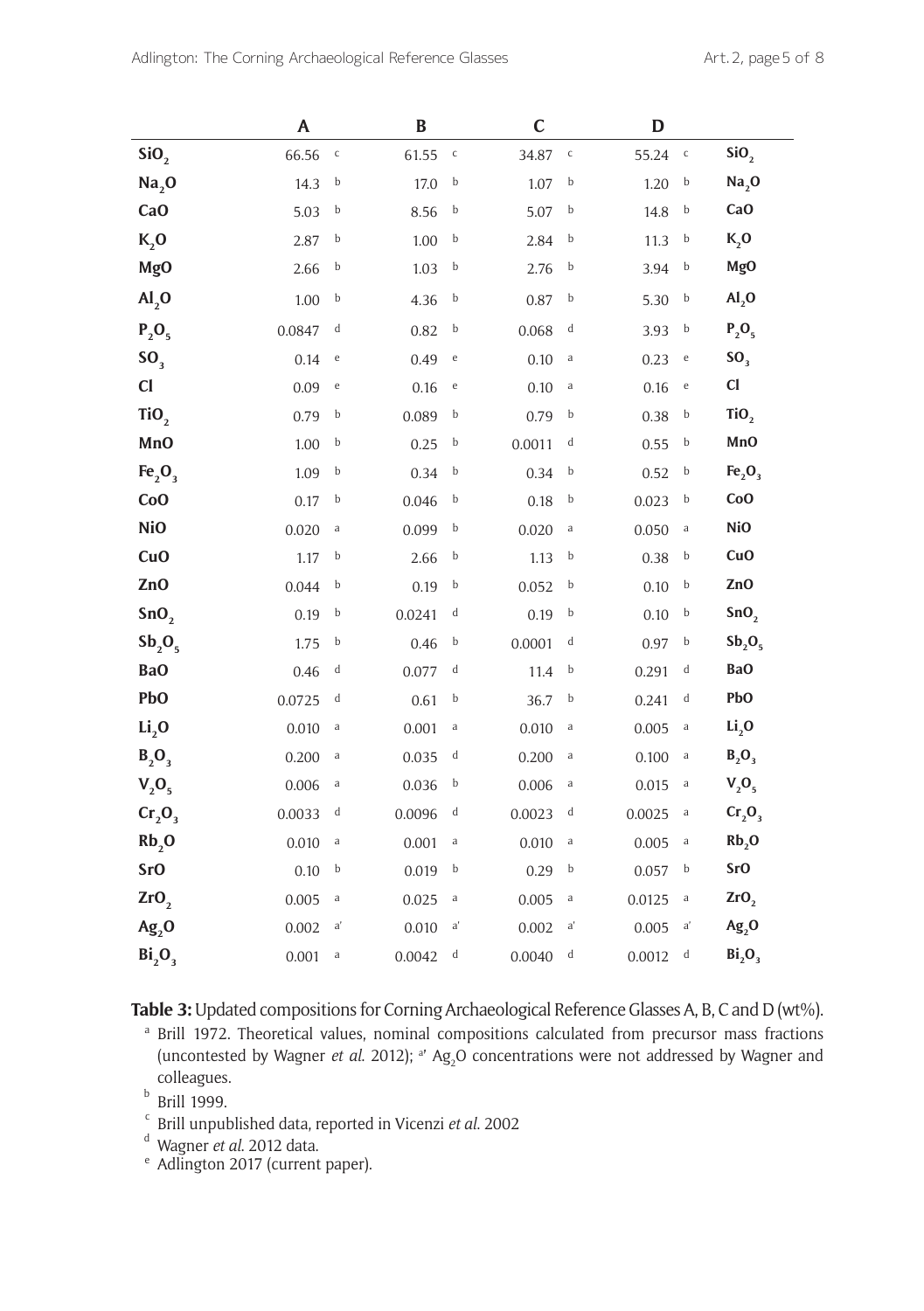unpublished work shared between researchers. To address this problem, a full list of elements for the four Corning glasses has been compiled with the most up-to-date recommended concentrations and with references to the published origin of each value, reported in **Table 3**; it is suggested that these values are used in future work.

#### **Summary**

The Corning Archaeological Reference Glasses are important secondary standards used in the analysis of archaeological and historical glass, and so it has been important to verify their usefulness as standards (cf. Vicenzi *et al*., 2002) and corroborate their compositions (cf. Wagner *et al*., 2012). The compositions of three elements in these glasses have not been re-examined and are theoretical values based upon batch calculations. This paper revisited the concentrations of sulphur and chlorine in Corning A, B and D, after the author observed consistent disagreement with the recommended values both in her own analytical work and in published research, and new values were recommended based on a mean average of published and new results. These results here are tentative and are expected to be revised again when a more thorough, directed approach can be taken; in particular, results for SO $_{_3}$  in all glasses, especially Corning D, vary widely in the published data used in this paper. However, the contribution of this work will give analysts a better understanding of the composition of these standards and of the performance of their equipment. Finally, a complete, up-to-date list of compositions has been compiled for the benefit of other analysts using the Corning glasses.

### **Acknowledgements**

I am grateful to Ian Freestone, Tom Gregory, and other members of the UCL Wolfson Archaeological Science Laboratories, as well as to the reviewers, for their help and advice. This research is supported by the UCL Graduate Research Scholarship and the UCL Overseas Research Scholarship.

#### **Competing Interests**

The author has no competing interests to declare.

#### **References**

- **Al-Bashaireh, K, Al-Mustafa, S, Freestone, I C** and **Al-Housan, A Q**  2016 'Composition of Byzantine glasses from Umm el-Jimal, northeast Jordan: Insights into glass origins and recycling', *Journal of Cultural Heritage*, 21: 809– 818. DOI: [https://doi.org/10.1016/j.](https://doi.org/10.1016/j.culher.2016.04.008) [culher.2016.04.008](https://doi.org/10.1016/j.culher.2016.04.008)
- **Beerkens, R G C** 2003 'Amber chromophore formation in sulphur- and iron-containing soda-lime-silica glasses', *Glass science and technology,* 76(4): 166–175.
- **Brill, R H** 1965 'Interlaboratory Comparison Experiments on the Analysis of Ancient Glass', in *Comptes Rendus, VII e Congrès International du Verre, Brussels, 1965*, Vol. 2, paper 226.
- **Brill, R H** 1972 'A chemical-analytical roundrobin on four synthetic ancient glasses', in *IX Congrès International du Verre, Versailles, 27 septembre-2 octobre 1971: Artistic and Historical Communications*. Paris: L'Institute du Verre, pp. 93–110.
- **Brill, R H** 1999 *Chemical analyses of early glasses*. Corning, NY: Corning Museum of Glass.
- **Bronk, H** and **Freestone, I C** 2001 'A quasi non-destructive microsampling technique for the analysis of intact glass objects by SEM/EDXA', *Archaeometry*, 43(4): 517–527. DOI: [https://doi.](https://doi.org/10.1111/1475-4754.00034) [org/10.1111/1475-4754.00034](https://doi.org/10.1111/1475-4754.00034)
- **Cholakova, A, Rehren, T** and **Freestone, I C** 2015 'Compositional identification of 6th c. AD glass from the Lower Danube', *Journal of Archaeological Science: Reports*: 1–8. DOI: [https://doi.org/10.1016/j.](https://doi.org/10.1016/j.jasrep.2015.08.009) [jasrep.2015.08.009](https://doi.org/10.1016/j.jasrep.2015.08.009)
- **Dussubieux, L, Kusimba, C M, Gogte, V, Kusimba, S B, Gratuze, B** and **Oka, R** 2008 'The trading of ancient glass beads: New analytical data from South Asian and East African sodaalumina glass beads', *Archaeometry*,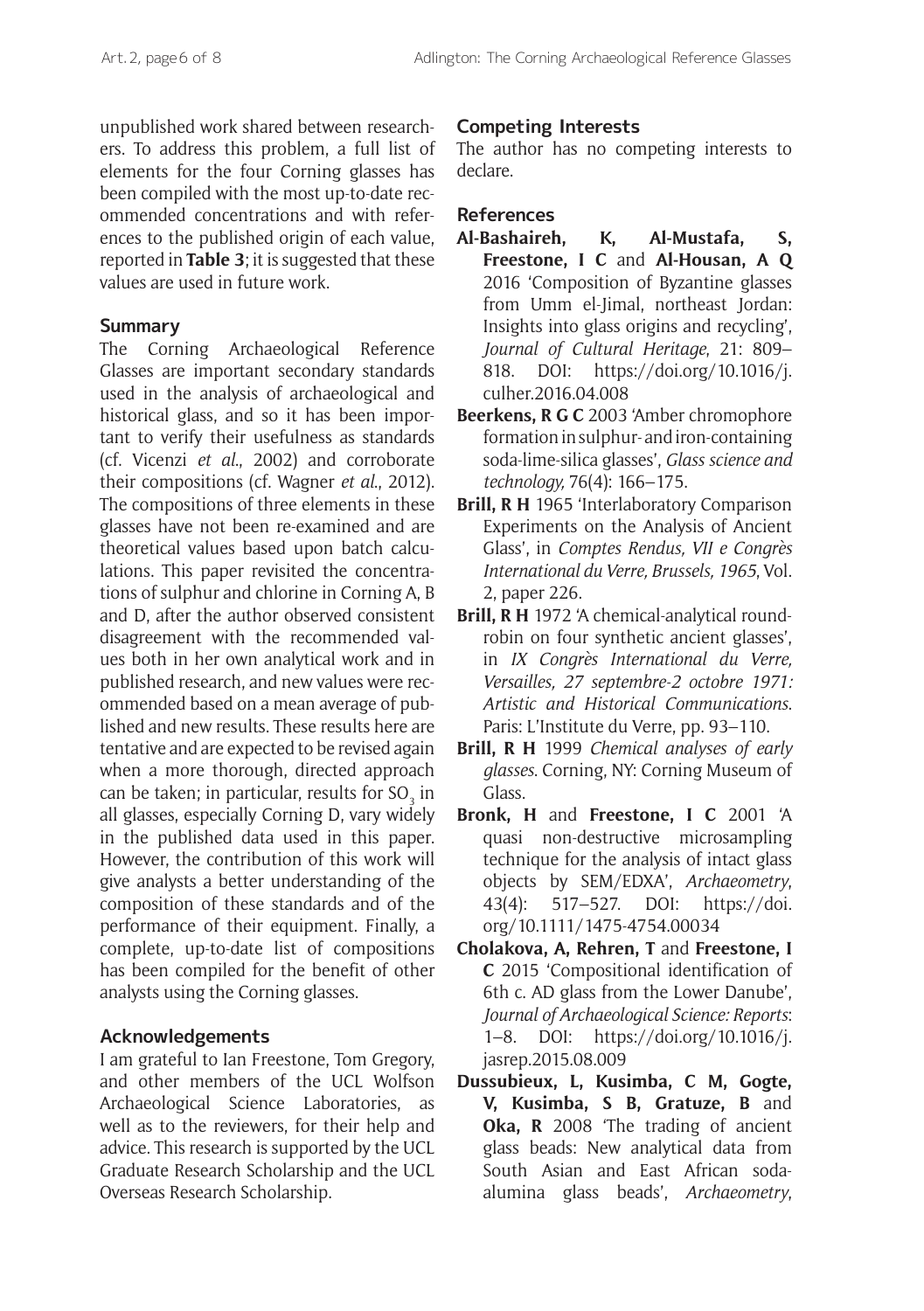50(5): 797–821. DOI: [https://doi.](https://doi.org/10.1111/j.1475-4754.2007.00350.x%0D) [org/10.1111/j.1475-4754.2007.00350.x](https://doi.org/10.1111/j.1475-4754.2007.00350.x%0D)

- **Dussubieux, L, Robertshaw, P** and **Glascock, M D** 2009 'LA-ICP-MS analysis of African glass beads: Laboratory inter-comparison with an emphasis on the impact of corrosion on data interpretation', *International Journal of Mass Spectrometry*, 284(1–3): 152– 161. DOI: [https://doi.org/10.1016/j.](https://doi.org/10.1016/j.ijms.2008.11.003) [ijms.2008.11.003](https://doi.org/10.1016/j.ijms.2008.11.003)
- **Falcone, R, Renier, A** and **Verita, M** 2002 'Wavelength-dispersive X-ray fluorescence analysis of ancient glasses', *Archaeometry*, 44: 531–542. DOI: [https://](https://doi.org/10.1111/1475-4754.00084) [doi.org/10.1111/1475-4754.00084](https://doi.org/10.1111/1475-4754.00084)
- **Freestone, I C, Jackson-Tal, R E, Taxel, I** and **Tal, O** 2015 'Glass production at an Early Islamic workshop in Tel Aviv', *Journal of Archaeological Science*, 62: 45–54. DOI: [https://doi.org/10.1016/j.](https://doi.org/10.1016/j.jas.2015.07.003) [jas.2015.07.003](https://doi.org/10.1016/j.jas.2015.07.003)
- **Freestone, I C, Kunicki-Goldfnger, J J, Gilderdale-Scott, H** and **Ayers, T** 2010 'Multidisciplinary Investigation of the Windows of John Thornton, Focusing on the Great East Window of York Minster', In Shepherd, M B, Pilosi, L and Strobl, S (eds) *The Art of Collaboration: Stained-Glass Conservation in the Twenty-First Century.*  London: The International Committee of the Corpus Vitrearum for the Conservation of Stained Glass, pp. 151–158.
- **Freestone, I C** and **Stapleton, C P** 2015 'Composition, technology and production of coloured glasses from Roman mosaic vessels', In Jackson, C, Freestone, I C and Bayley, J (eds) *Glass of the Roman World*. Oxford: Oxbow Books, pp. 61–76.
- **Gerth, K, Wedepohl, K H** and **Heide, K** 1998 'Experimental melts to explore the technique of medieval wood ash glass production and the chlorine content of medieval glass types', *Chemie der Erde*, 58: 219–232.
- **Kuisma-Kursula, P** 2000 'Accuracy, precision and detection limits of SEM-WDS, SEM-EDS and PIXE in the

multi-elemental analysis of medieval glass', *X-Ray Spectrometry*, 29: 111–118. DOI: [https://doi.org/10.1002/\(SICI\)1097-](https://doi.org/10.1002/%28SICI%291097-4539%28200001/02%2929:1%3C111::AID-XRS408%3E3.0.CO%3B2-W) [4539\(200001/02\)29:1<111::AID-](https://doi.org/10.1002/%28SICI%291097-4539%28200001/02%2929:1%3C111::AID-XRS408%3E3.0.CO%3B2-W)[XRS408>3.0.CO;2-W](https://doi.org/10.1002/%28SICI%291097-4539%28200001/02%2929:1%3C111::AID-XRS408%3E3.0.CO%3B2-W)

- **Kuisma-Kursula, P** and **Räisänen, J** 1999 'Scanning electron microscopy-energy dispersive spectrometry and proton induced x-ray emission analyses of Medieval glass from Koroinen (Finland)', *Archaeometry*. Wiley-Blackwell Publishing Ltd., 41(1): 71–79.
- **Rehren, T** 2000 'Rationales in Old World base glass compositions', *Journal of Archaeological Science*, 27(12): 1225– 1234. DOI: [https://doi.org/10.1006/](https://doi.org/10.1006/jasc.1999.0620) [jasc.1999.0620](https://doi.org/10.1006/jasc.1999.0620)
- **Rehren, T** and **Freestone, I C** 2015 'Ancient glass: from kaleidoscope to crystal ball', *Journal of Archaeological Science*, 56: 233–241. DOI: [https://doi.org/10.1016/j.](https://doi.org/10.1016/j.jas.2015.02.021) [jas.2015.02.021](https://doi.org/10.1016/j.jas.2015.02.021)
- **Schoer, B** and **Rehren, T** 2007 'The Composition of Glass and Associated Ceramics from Qantir', In Pusch, E B and Rehren, T (eds) *Hochtemperatur-Technologie in der Ramses-Stadt: Rubinglas für den Pharao*. Hildesheim: Gerstenberg, pp. 171–199.
- **Schreiner, M, Woisetschläger, G, Schmitz, I** and **Wadsak, M** 1999 'Characterisation of surface layers formed under natural environmental conditions on medieval stained glass and ancient copper alloys using SEM, SIMS and atomic force microscopy', *Journal of Analytical Atomic Spectrometry*, 14: 395–403. DOI: [https://](https://doi.org/10.1039/A807305H) [doi.org/10.1039/a807305](https://doi.org/10.1039/A807305H)h
- **Schreurs, J W H** and **Brill, R H** 1984 'Iron and sulfur related colors in ancient glasses', *Archaeometry*, 26(2): 199–209. DOI: [https://doi.](https://doi.org/10.1111/j.1475-4754.1984.tb00334.x) [org/10.1111/j.1475-4754.1984.](https://doi.org/10.1111/j.1475-4754.1984.tb00334.x) [tb00334.x](https://doi.org/10.1111/j.1475-4754.1984.tb00334.x)
- **Shortland, A, Rogers, N** and **Eremin, K** 2007 'Trace element discriminants between Egyptian and Mesopotamian Late Bronze Age glasses', *Journal of Archaeological*